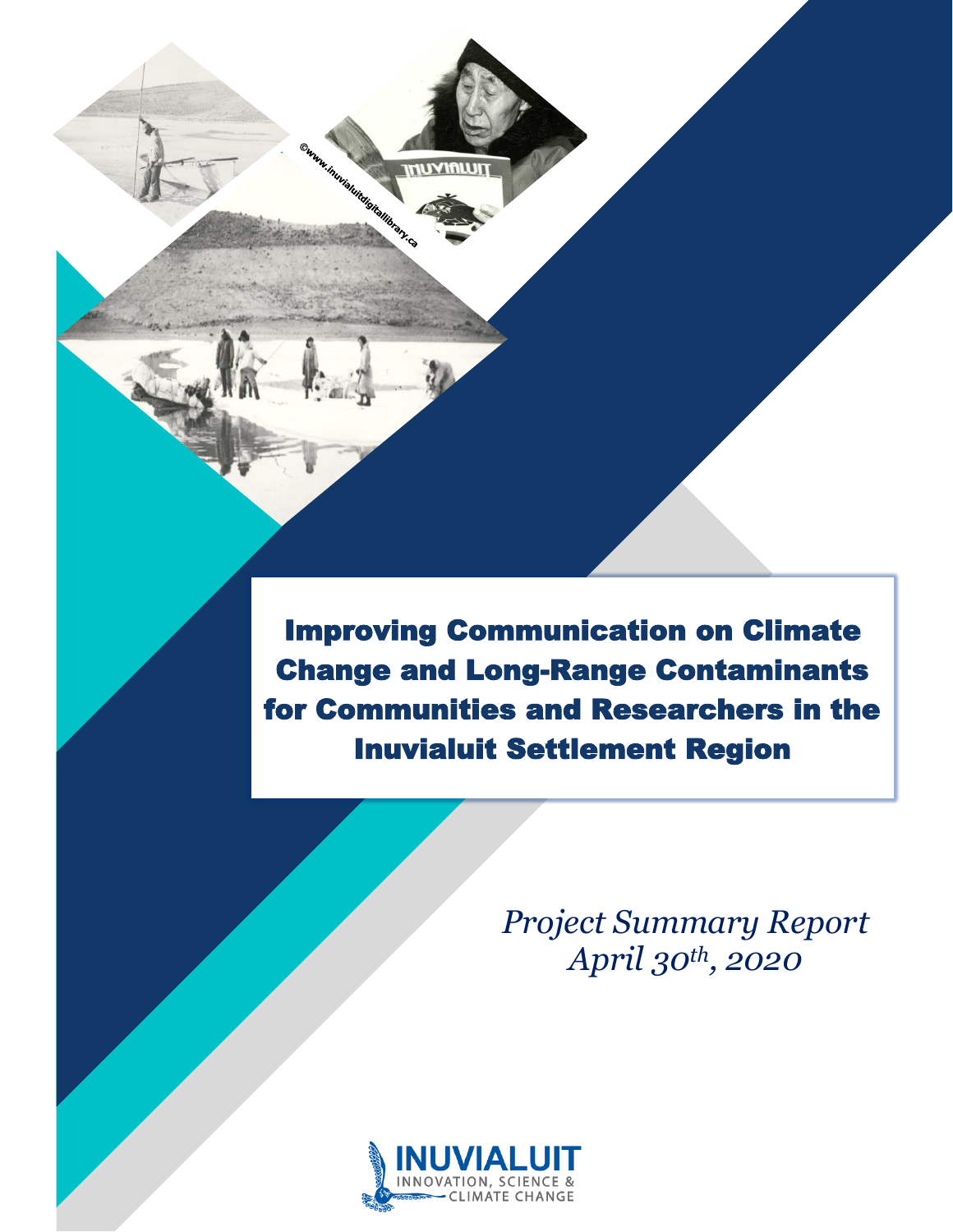### **Background**

It is well recognized that climate change will have significant impacts on not only the physical landscape, but also on social and economic landscapes within the Arctic. More specifically, climate change represents "an acute threat to socioecological systems, one that disproportionately impacts Arctic peoples"<sup>1</sup>. How these impacts will be transferred to the level of human activity remains uncertain. Therefore, the need to standardize and ensure comprehensibility of climate change wording and concepts in Inuvialuktun, is imperative in supporting informed responses by Inuvialuit communities to climate change.

Climate change impacts to the Arctic environment has also sparked an unprecedented growth in climate change research being conducted in Arctic communities across the globe. This growth in research has resulted in increasingly more sophisticated and specialized terminology being used in climate change discourse. As a direct result of this advancement in scientific terminology, climate change information relayed to Inuvialuit Settlement Region (ISR) communities has become increasingly difficult to comprehend, both conceptually and linguistically. More importantly, how an issue is framed by academic or political discourse can significantly affect the interpretation and thus the responses provided. Consequently, the gap between Traditional Knowledge (TK) and the scientific community has continued to increase over time, creating an unfortunate disconnect between researchers, politicians and ISR community members.

Sallirmiutun, Uummarmiutun, and Kangiryuarmiutun, collectively known as the Inuvialuktun language, are the three dialects spoken in the ISR (*Figure 1*). The Inuvialuktun language is spoken by fewer than 50 per cent of the population, many of whom are Elders. As the "true" holders of TK, Elders are often interviewed for numerous research and oral history initiatives/projects.



*Figure 1: Inuvialuktun Dialects across the Inuvialuit Settlement Region*

<sup>1</sup> Cameron, E., Mearns, R., & McGrath, J. T. (2015). *Translating climate change: adaptation, resilience, and climate politics in Nunavut, Canada*. Annals of the Association of American Geographers, 105(2), p.281.

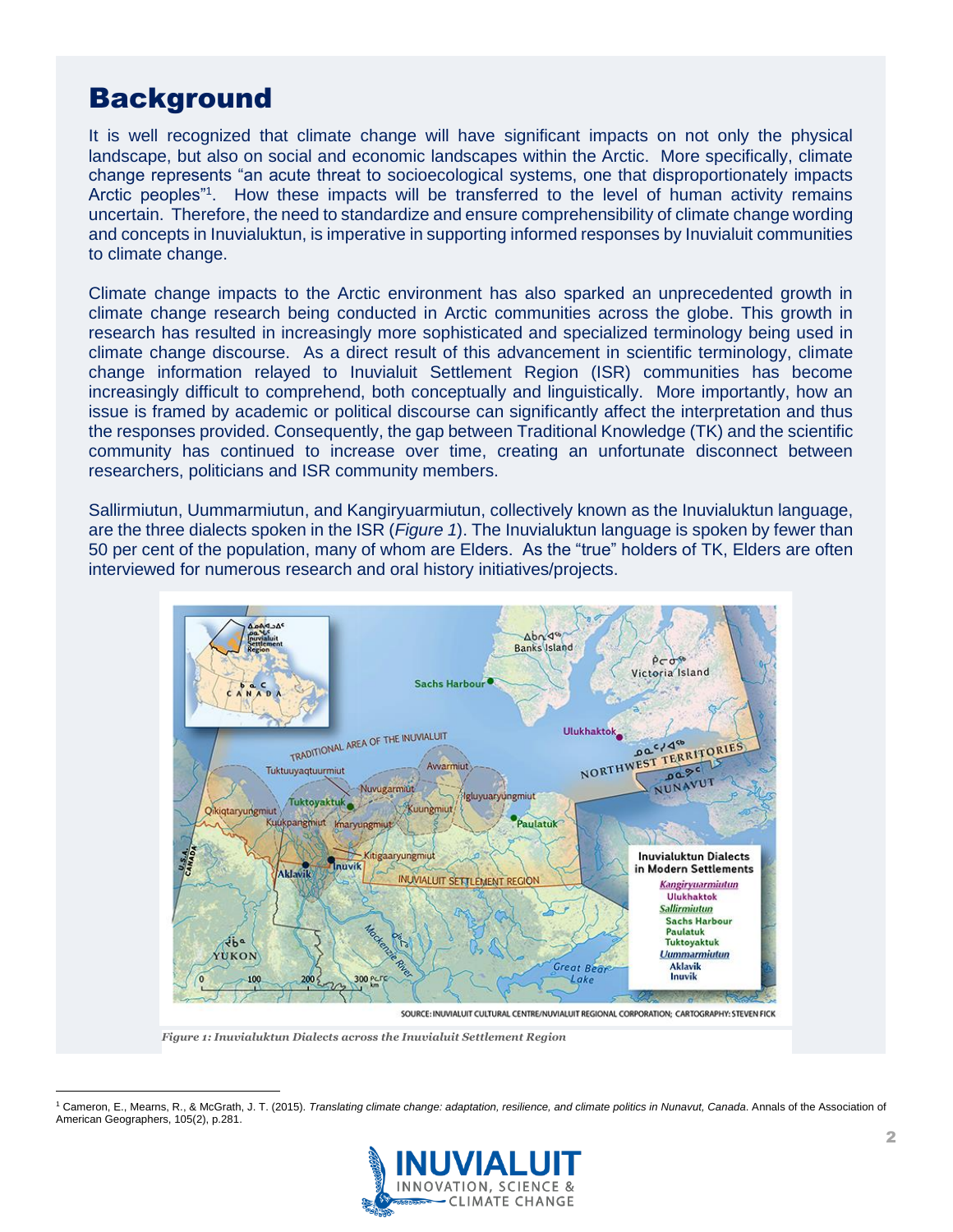Several of these projects included terminology workshops, including: 1) the 2011 Species At Risk Terminology Workshop conducted by ENR in partnership with IRC's Joint Secretariat; and 2) the 2019 Shining Lights Energy Terminology Workshop conducted by the Arctic Energy Alliance.

Not surprisingly, language revitalization, TK sharing, and cultural heritage preservation is becoming increasing important in Inuvialuit self-determination and identity. It has also become an effective vehicle through which Inuvialuit can navigate through the influx of academically driven information coming into ISR communities.

Therefore, developing a standardized and comprehensible climate change terminology will help in overcoming the growing communication barrier between ISR communities and scientists. This will in turn help to reduce confusion, minimize inaccuracies in interpretation, and promote greater community involvement in climate change adaptation and resiliency planning, policy development and future research across the ISR. Moreover, developing climate change terminology that makes sense within the context of Inuvialuit daily lives, would help encourage Inuvialuit to evaluate and respond to climate change in ways that are understood and supported by the Inuvialuit as a whole.

The Inuvialuit Regional Corporation (IRC)'s approach to maintaining consistent translation of climate change terminology and concepts, followed by continued open discussion, debate and usage of these terms will help to reduce not only the current knowledge gap, but will also seek to reduce and mitigate the negative relations that can be created between communities and researchers. To achieve this, IRC obtained funding from Crown-Indigenous Relations and Northern Affairs Canada (CIRNAC) to host a three-day terminology workshop, the results of which will become part of a climate change and long-range contaminants glossary of terms booklet that will be made available to community members and researchers across the ISR.

# Project Objectives

The development and consistent use of accurate, standardized climate change terminology in all three languages spoken in the Inuvialuit Settlement Region (ISR), is vital in ensuring meaningful involvement by all Inuvialuit. Correcting this communication disconnect would support several Inuvialuit Regional Corporation (IRC) priorities and goals, namely:

- The three principles of the Inuvialuit Final Agreement, which include:
	- 1. To preserve Inuvialuit cultural identity and values within a changing northern society;
	- 2. To enable Inuvialuit to be equal and meaningful participants in the northern and national economy and society; and
	- 3. To protect and preserve the Arctic wildlife, environment and biological productivity.
- Goal 1 of IRC's 2020-2022 Strategic Plan, specifically, to revitalize and celebrate Inuvialuit cultural identity and values; and
- A key priority highlighted in the 2016 IRC Regional Climate Change Adaptation Strategy and 2020- 2022 Draft IRC Regional Climate Change Strategy, most notably the integration of Inuvialuit knowledge with western science to support all future arctic climate policies and research.

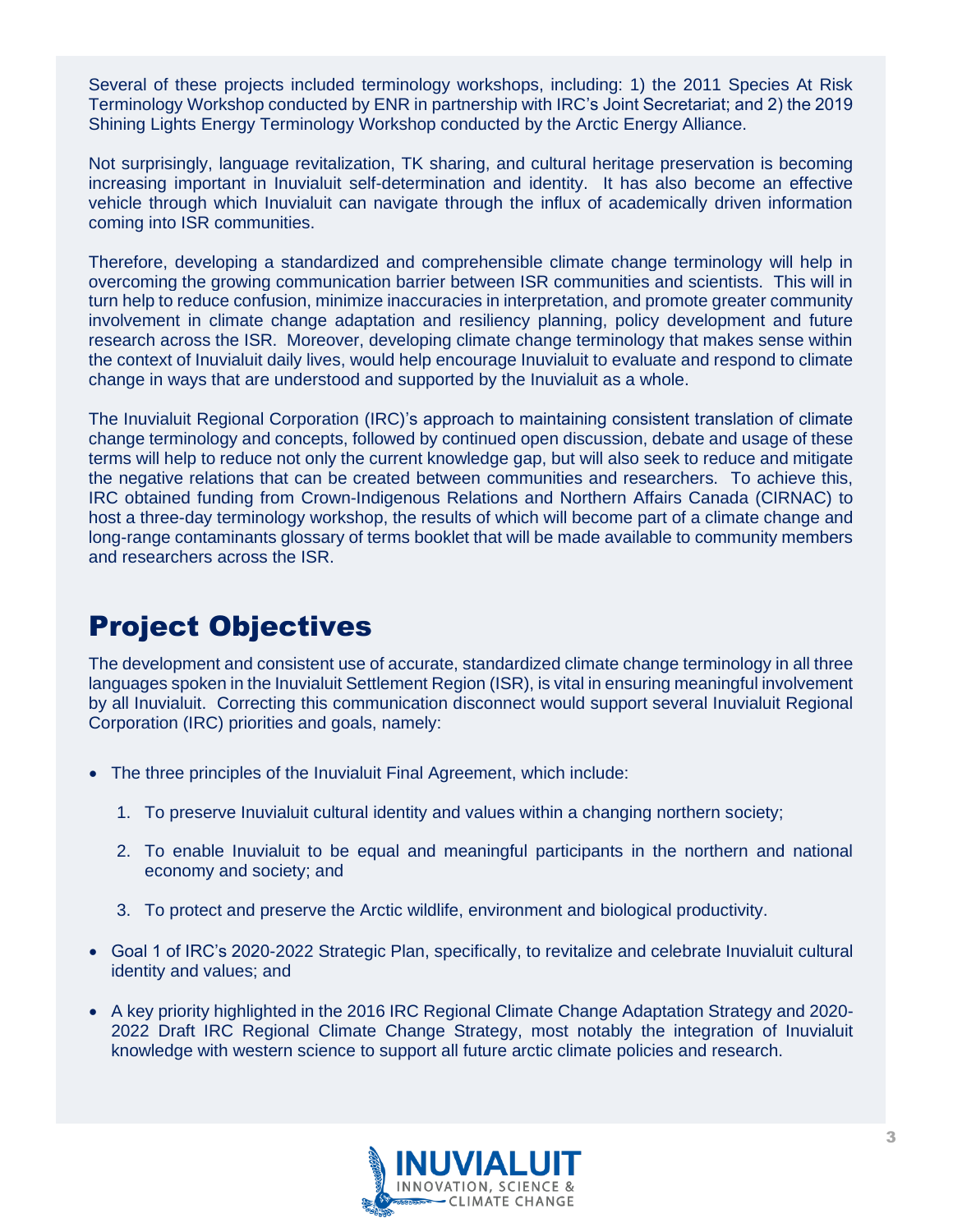### Workshop

In partnership with the Inuvialuit Cultural Resource Center and IRC's Department of Innovation, Science and Climate Change, a 3-day workshop was hosted in Inuvik from September 18th – 20th, 2019.

Six translators, fluent in each of the three Inuvialuktun dialects (i.e. Kangiryuarmiutun/Inuinnaqtun, Sallirmiutun, and Uummarmiutun) attended the workshop. Translators were presented with twentyone Climate Change and long-range contaminants related terms (*Table 1*) to translate and provide literal meaning associated with each translation.

Once translated, the words and meanings were sent to each translator for verification within their respective communities.

| Adaptation                      | Permafrost         |  |  |  |
|---------------------------------|--------------------|--|--|--|
| <b>Climate Change</b>           | <b>Pollution</b>   |  |  |  |
| Contaminant                     | Precipitation      |  |  |  |
| <b>Drought</b>                  | Research           |  |  |  |
| Energy                          | Solar              |  |  |  |
| <b>Energy Saver</b>             | <b>Stewardship</b> |  |  |  |
| Environment                     | Technology         |  |  |  |
| <b>Extreme Weather</b>          | Temperature        |  |  |  |
| <b>Mitigation</b>               | Water              |  |  |  |
| <b>Non-Native Species</b>       | Weather            |  |  |  |
| Renewable (Alternate)<br>Energy |                    |  |  |  |

#### *Table 1: Terms to be translated*



**©www.inuvialuitdigitallibrary.ca**

## Project Outcomes

All twenty-one terms were translated, and literal meanings assigned to each term, in all three Inuvialuktun dialects (*Table 2*). These terms will be compiled into a Terminology Glossary that will be accessible across the ISR.

The success of this Project has encouraged IRC to apply for additional funding to continue developing a comprehensive and robust terminology glossary that can be used by across the ISR.

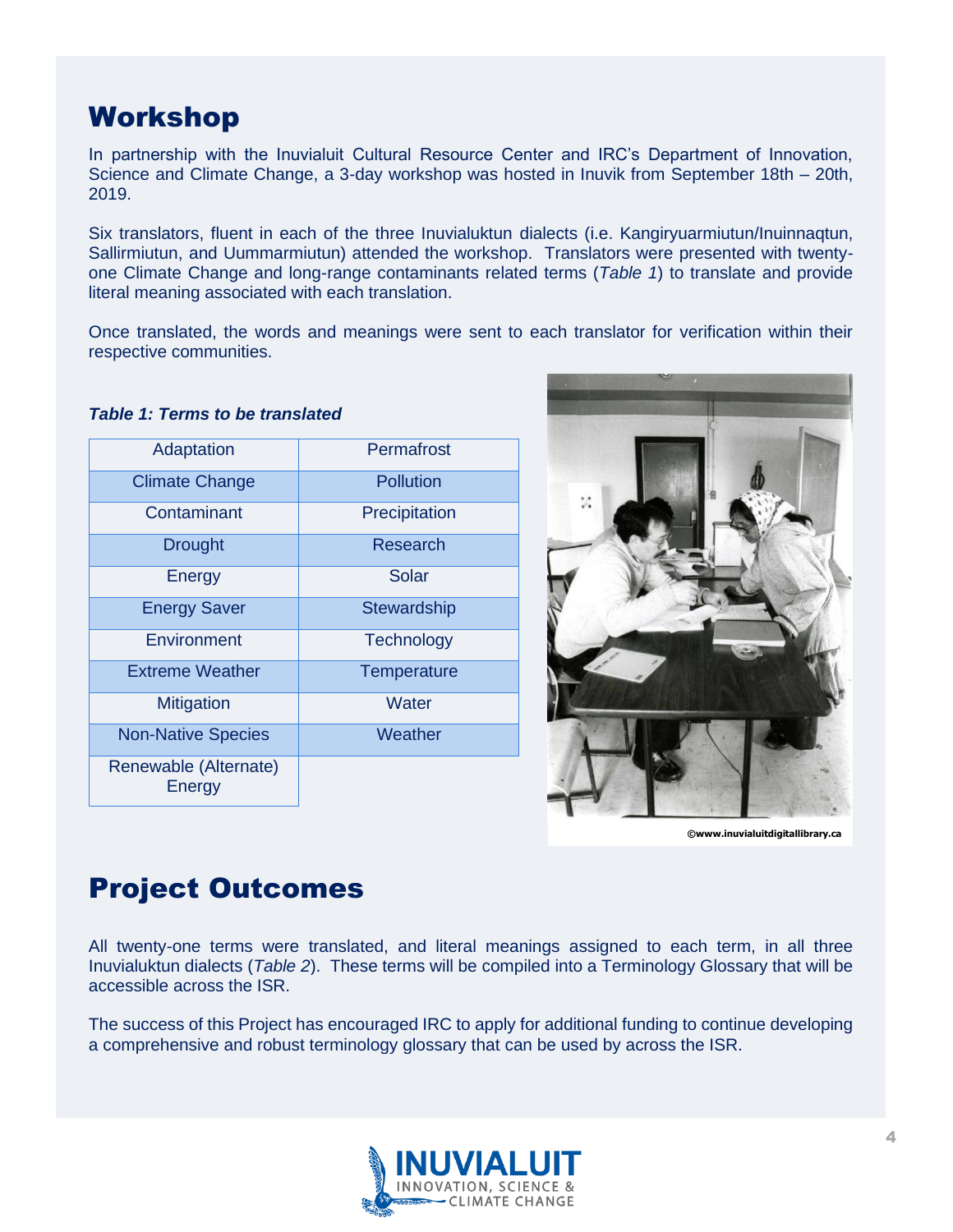| <b>Term</b><br><b>Meaning</b>       | Kangiryuarmiutun/<br>Inuinnaqtun                                                                                                                                                   | Sallirmiutun                                                                                      | <b>Uummarmiutun</b>                                                                                               |
|-------------------------------------|------------------------------------------------------------------------------------------------------------------------------------------------------------------------------------|---------------------------------------------------------------------------------------------------|-------------------------------------------------------------------------------------------------------------------|
| <b>Adaptation</b>                   | aallannguqtittuni<br>hungiutiniq<br>getting used to the changes                                                                                                                    | sungiutiniq<br>get used to it                                                                     | atuqhiriarutikraq<br>something that you got to<br>get used to                                                     |
| <b>Climate Change</b>               | hila aallanguqtuq<br>weather has changed                                                                                                                                           | sila allannguqtuaq<br>weather has changed                                                         | hila aallanguqtuq<br>weather has changed                                                                          |
| <b>Contamination</b>                | halummairutit qayangnaqtut<br>contaminant dirty and<br>dangerous                                                                                                                   | salumailat ulurianaqtut<br>contaminant dangerous<br>(toxic) - beware                              | halumailiruq<br>it is not clean anymore, get<br>dirty                                                             |
| <b>Drought</b>                      | paniryuarutaani<br>very dry period/time                                                                                                                                            | pannaqłuk<br>very dry                                                                             | pannaqłuk<br>very dry                                                                                             |
| <b>Energy</b>                       | aallatqiit aulapkaitjutit<br>makes things run                                                                                                                                      | suanngaqun<br>form of energy - energy that<br>travels from the<br>environment                     | huanngakhaun<br>energy giving - need to turn<br>it on                                                             |
| <b>Energy Saver</b>                 | aulapkaitjutinik<br>atulluanngillugu<br>don't use too much energy                                                                                                                  | suanngakłiyaun<br>try to save energy, use stuff<br>properly, "storing" "savor" -<br>spread it out | huanngakhaun<br>atuqpallaaqtangairlugu<br>don't use that much energy -<br>stop using so much of it<br>(energy)    |
| <b>Environment</b>                  | uumaviat (plural)<br>every living thing                                                                                                                                            | uummavik<br>where everything lives                                                                | uummaviat (plural)<br>every living thing                                                                          |
| <b>Extreme</b><br>Weather           | hilaryukyuaq<br>really bad weather                                                                                                                                                 | silaqłukpavialuk<br>big, bad weather (XXL<br>weather, extreme weather)                            | hilaqłukpauraq<br>really big, bad weather                                                                         |
| <b>Mitigation</b>                   | mihingnaryuangittaangani<br>doesn't impact you as much<br>- when something happens<br>reduce impacts - making<br>something not as big -<br>impact won't be so hard, less<br>severe | palanngaalaglugu<br>make it/this less - to make it<br>less/reduce                                 | palangahipayaaqtaq<br>not really finishing now -<br>make it not as bad                                            |
| <b>Non-Native</b><br><b>Species</b> | nutaat anngutitlu<br>nauvaktullu<br>new animals and plants                                                                                                                         | nutaat uumayuat allagiit<br>new different types of living<br>things                               | nirîutitlu nauriatlu nutim<br>inngitchut<br>animals and plants weren't<br>there previously/ there all<br>the time |

### *Table 2: Translated Words with Literal Meanings*

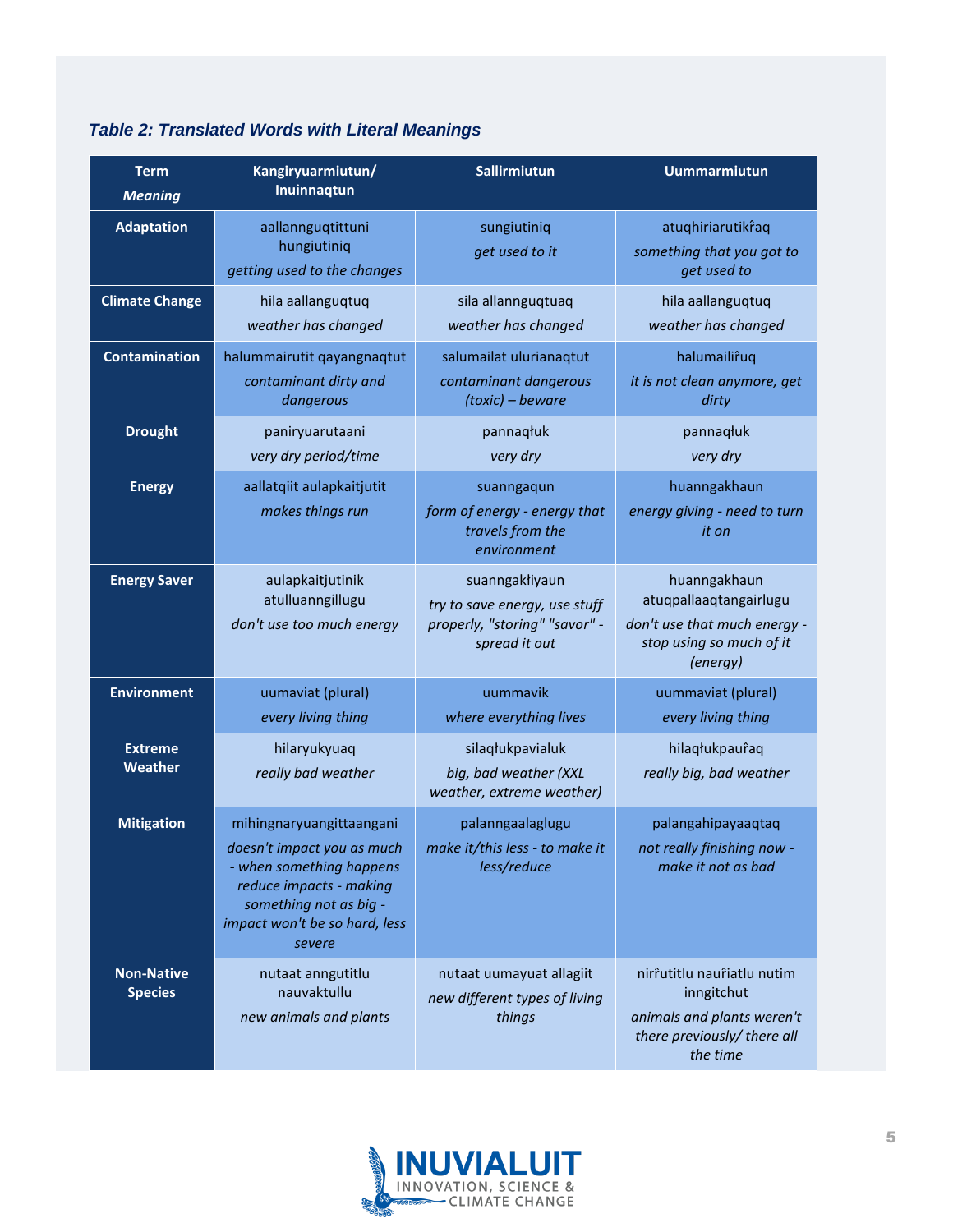| <b>Renewable</b><br>(Alternate)<br><b>Energy</b> | aullapkaitjutit<br>nutaannguqtaaqtut<br>changing energy/energy<br>that can be made new                                                                                                           | atugaksiat suanngautit<br>different types of energy                                                                                  | atutqillarut huanngakhautit<br>make it stronger, types of<br>energy - thing that has all<br>types of energy |
|--------------------------------------------------|--------------------------------------------------------------------------------------------------------------------------------------------------------------------------------------------------|--------------------------------------------------------------------------------------------------------------------------------------|-------------------------------------------------------------------------------------------------------------|
| <b>Permafrost</b>                                | qiqumaniq<br>when you reach the frozen<br>part                                                                                                                                                   | qiqumaniq<br>frozen part - when you reach<br>the frozen part                                                                         | qiqumaniq<br>frozen part                                                                                    |
| <b>Pollution</b>                                 | halumailrutit<br>something that dirties<br>something - things that<br>makes other things dirty                                                                                                   | salumainniq<br>bad things/stuff - dirty stuff                                                                                        | halumairutit<br>things that makes other<br>things dirty - something that<br>makes it dirty - all is dirty   |
| Precipitation                                    | kininnaqtut<br>(weather) things that make<br>you wet                                                                                                                                             | silaluk (rain) + qanik (snow)<br>$=$ miniq $t$ uk<br>damp weather                                                                    | miniqłuk<br>damp weather                                                                                    |
| <b>Research</b>                                  | ilitturittiarumablutik<br>qiniqpaktut nanihimayunit<br>from new things found, you<br>learn new information; from<br>things found, you want to<br>learn more; finding things<br>and learning more | ilitchuriniarniq<br>a way of finding out -<br>studying before something<br>happens - learning by<br>action/studying                  | qimilriurniq qiniqpaktut<br>researching - checking<br>everything                                            |
| <b>Solar</b>                                     | hiqinirmin aulapkaitjutit<br>the sun's energy                                                                                                                                                    | siqinrum suanngataa<br>power (energy) from the sun                                                                                   | siqinirmin huanngan<br>getting strong from the sun -<br>power from the sun - from<br>the sun, more energy   |
| <b>Stewardship</b>                               | hilaryuami munariyun<br>nakuunirmun<br>taking care of the<br>environment for the better                                                                                                          | munaqsimaariksiniq<br>look after them (many) well -<br>to look after it good                                                         | qaunarilugu iłuatun<br>taking care of it the right<br>way - watch it well - watch<br>over                   |
| <b>Technology</b>                                | inuit nutaanik atuqpaliqut<br>inuuhiriliqtamingni<br>people using new things in<br>their lives today                                                                                             | atugaksiat<br>pitqusiriliqtaptingni<br>something created to be<br>used - our living history<br>(back then) that we are<br>living now | inuuniarutit atugakrat<br>new way of things                                                                 |
| <b>Temperature</b>                               | uunaqtilaanga<br>niglaumatilaanga<br>how hot it is, how cold it is                                                                                                                               | uunaqtilaanga qiqautilaanga<br>how hot it is, how cold it is                                                                         | uunaqtilaanga<br>niglinaqtilaanga<br>how hot it is, how cold/cool<br>it is                                  |
| <b>Water</b>                                     | imaq<br>water                                                                                                                                                                                    | imaq<br>water                                                                                                                        | imaq<br>water                                                                                               |
| Weather                                          | hila<br>weather                                                                                                                                                                                  | sila<br>weather                                                                                                                      | hila<br>weather                                                                                             |